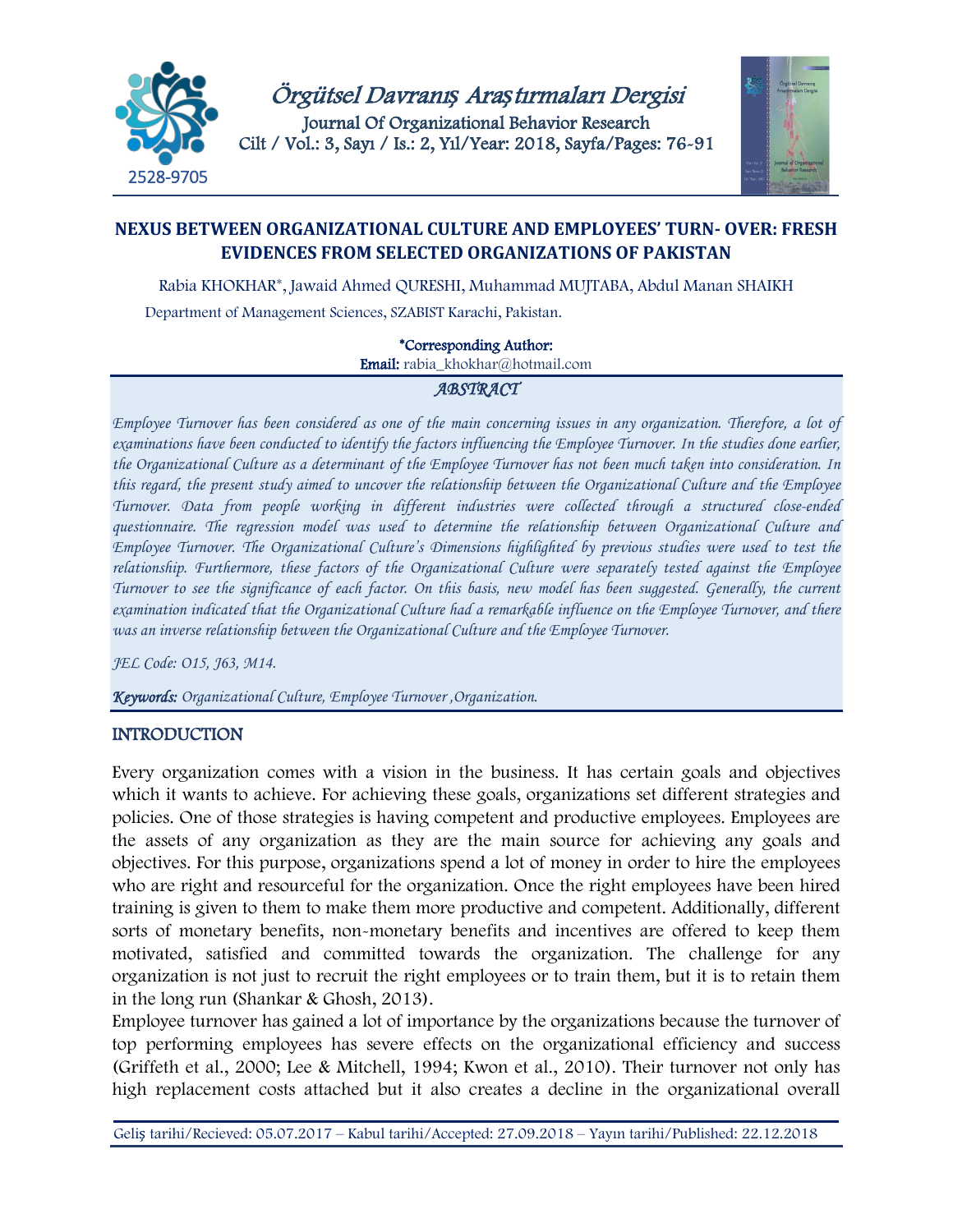morale (Caseio, 1995; Hollenbeck & Williams, 1986; Lucas, 1999; Mobley, 1982; Randall, 1987; Staw, 1980; Kwon et al., 2010). Rafique et al., (2018) in their study proposed a research framework to understand the role of innovation in business performance with a focus on interorganizational learning influence. Additionally, ifferent studies have been conducted to find out the determinants of the employee turnover and retention, and on the basis of these studies, retention strategies have been adopted by the organizations to retain these assets. As per Kim, Tam, Kim, & Rhee (2017), the organizational culture is one of the critical determinants of the employee retention and turnover; it affects the employees' intention to leave an organization. Ranjporazarian, et al., (2017) declared that cultural programming allows a more precise management, organization and design measures and activities in accordance with the objectives and priorities. With the help of this study, the detail analysis was done to identify the relationship between the organizational culture and the employee turnover. This research has uncovered the positive and negative effects of the organizational culture on the employees' turnover.

## Research Problem:

A lot of studies have been done to find out the determinants of the employee turnover, because retaining the high performers gives a competitive advantage to the organizations over their competitors (Mobley, 1982). A lot of aspects have been covered by the researchers, and a lot of studies have been conducted to find out the reason why an employee leaves an organization; but very less focus has been given by the scholars to find out the effect of the organizational culture on the employees' turnover. The Organizational Culture is a very important and intangible aspect of an organization, which affects an employee's job directly or indirectly; these effects have been remained unidentified or uncovered by the researchers. Very little or no research has been done by the scholars to find out the relationship between the organizational culture and the employee turnover. By the help of this research "the relationship between the organizational culture and the employee turnover has been determined".

## Objectives of the Study:

A lot of studies have been carried out to find out the determinants of the employee turnover; however, the area of the organizational culture has not been still given that much importance. The main objective of this study was to determine the relationship between the organizational culture and the employee turnover. The details of the primary and secondary objectives of this study have been given below:

## Primary Objectives:

The followings have been the primary objectives of this study:

- 1. The basic aim of this study was to uncover the effects of the organizational culture on the employee turnover;
- 2. This investigation was done to identify the importance of the organizational culture.
- 3. This study was conducted to ascertain that the intention to leave or stay in an organization has any connections with the organizational culture or not.

## Secondary Objectives:

The followings are the secondary objective of this study:

1. One of the secondary objectives of this study was to provide the basis for the future research, as this area has been very less covered by the previous researchers.

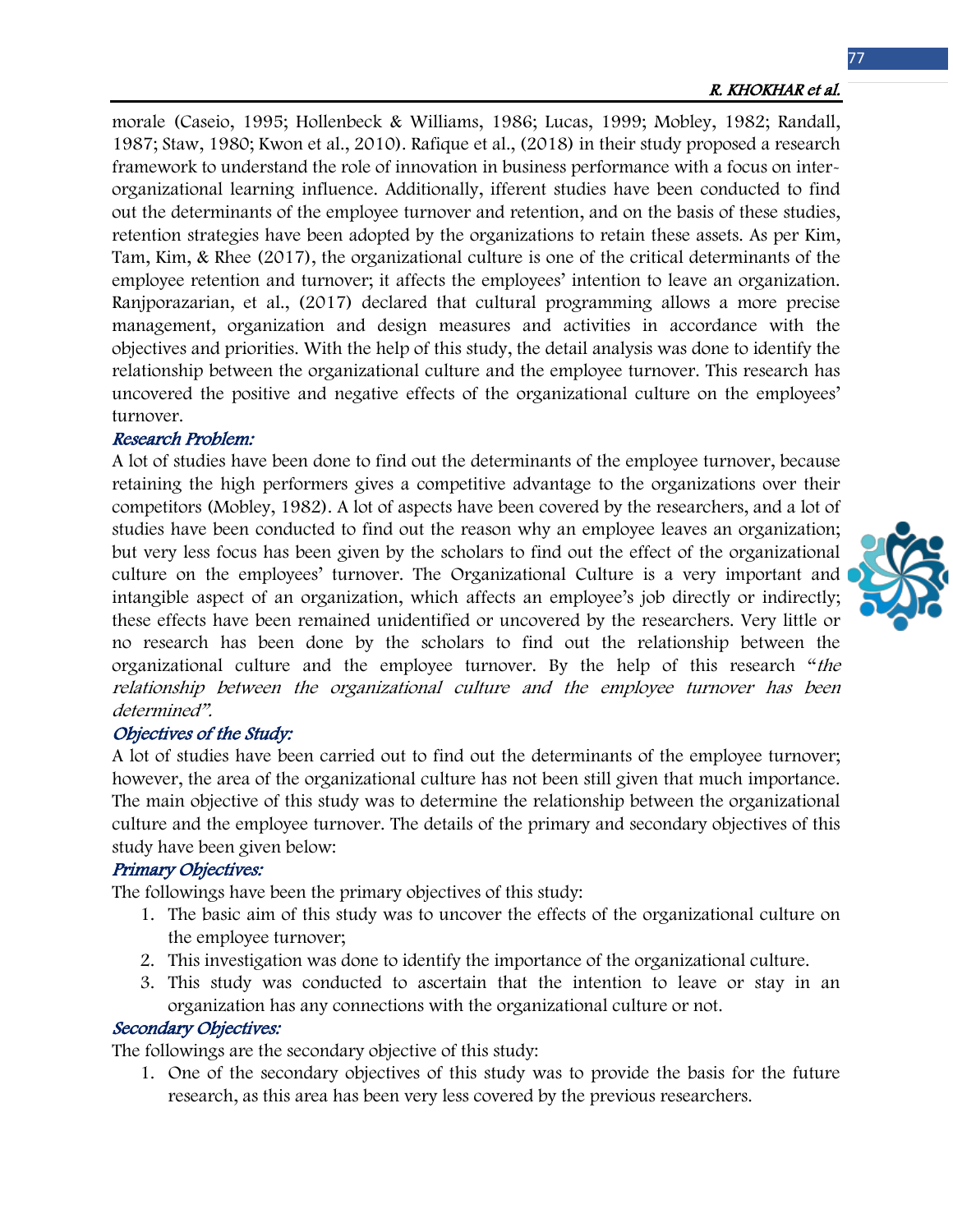Journal of Organizational Behavior Research Cilt / Vol.: 3, Sayı / Is.: 2, Yıl / Year: 2018, Sayfa / Pages: 76–91

2. The other secondary objective was to provide a new aspect for the retention strategies.

## LITERATURE REVIEW

Organizational culture is one of the major factors affecting the employee turnover. It is one of the major determinants affecting an employee's intention to stay or leave an organization (Kim et al., 2017).

## Employee Turnover and Retention:

The challenge is not only to hire competent employees but to retain them in the long run (Barney, 1996 & 2004; Biswas, 2009). The employee retention and fewer turnovers have been considered as a competitiveness of an organization. The retention of the employees is very important because filling the gap of leaving an employee is very difficult, time-consuming and costly. When a competitive employee quits the organization it affects the performance of the firm both financially and non-financially (Kwon & Rupp, 2013; Kim al., 2017; Hur, 2013).

A lot of attention has been diverted towards the adopting practices that can help an organization to retain the employees. Certain human resource practices and strategies have been adopted and followed to reduce the turnover of the employees like conducting the exit interviews of those employees who have left the organization, the survey on the retained employees has been conducted, and the feedback has been given on job rotation and job enrichment (Steel, 2002). In this global environment, retaining an employee has been getting difficult day by day (Kumar & Arora, 2012). Different benefits and compensation are given to the employees for retaining them and reducing the turnover, where paying them well is not enough to retain employees, it takes much more than that to retain them (Meyer et al., 2003).

## Reasons of the Employee Retention and Turnover:

Literature has highlighted several reasons behind an employee to stay or an employee to leave; as per Cardy and Lengnick-Hall, (2011) the employee should be treated as a customer, and the employee equity should be focused. Further, the research also has highlighted that pay and communication gap have been the main reasons for an employee to quit an organization. According to Yearwood and Freeman (2004), the compensation has been one of the biggest reasons for which an employee works or quits an organization. Personal characteristics were also associated with the employees' intention to leave or retain in an organization (Cooper & Ingram, 2004; Drew et al.; 2008). Some of the researches have focused on the other aspects like if an employee is given chance to voice their dissatisfaction; this can also reduce the turnover (Spencer, 1986). Some of them focused on the demographic sides of the employees to leave the organization or stay at the organization.

The organizational related issues have also been one of the reasons which impact the employees' commitment towards the organization. People will leave the organization, if they find poor leadership or poor supervision (Lynch & Tuckey, 2004). The relationship between a subordinate and the supervisor has been one of the biggest reasons of the employees' turnover as was said: "People don't quit jobs, they quit bosses" (Orrick, 2002). Policies and procedures of an organization have also been one of the factors behind the employees' retention. Transparency has also been one of the factors behind the less turnover in an organization; the more transparent and fair an organization is, the less the turnover would be (Cohen-Charash & Spector, 2001).

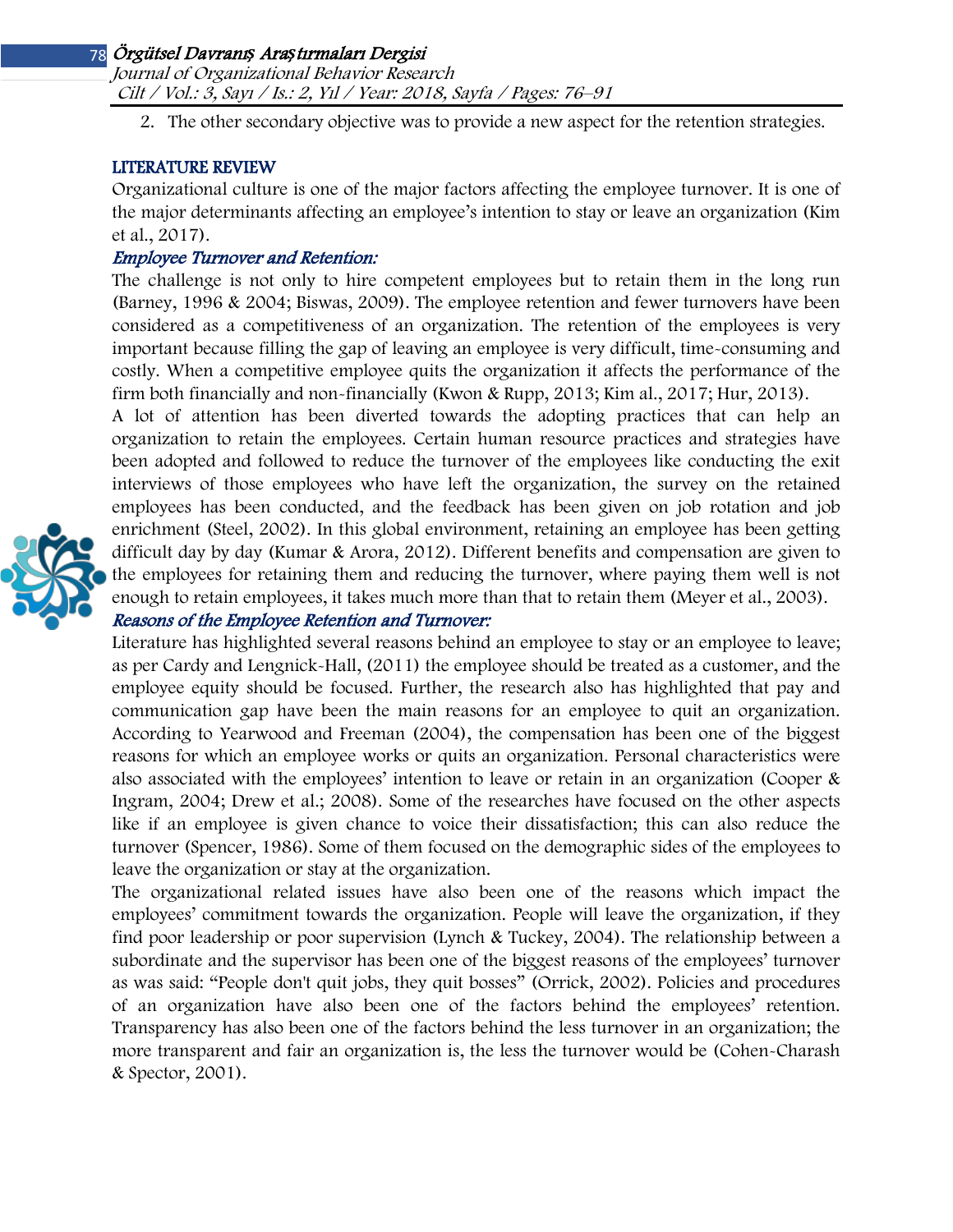#### Withdrawal Intentions and Turnover Intentions:

Scholars have suggested that the actual turnover can be easily identified with the employees' intention to leave the organizations. Withdrawal intention is an indicator of an actual turnover (Mowday et al., 1982). According to Price & Mueller (1981), scholars should focus more on an employees' intention to leave than an actual turnover. Intention to leave is the step that eventually leads an employee towards quitting an organization. As per Moore (2002), the intention to leave an organization alternates the variable of the employee turnover, and both can be used interchangeably. Several meta-analysis research studies concluded that the intention to leave or withdraw is a key predictor of the employee turnover (Griffeth et al., 2000; Shader et al., 2001; Hayes et al., 2006).

#### Organizational Culture:

The organizational culture cannot be defined very easily; it is a very complex matter defined in diverse ways by the different research scholars. Organizational culture has its roots connected to the anthropological, sociological, and psychological sides (Fincher, 1986). However, the concept of culture has been connected to the aforesaid filed, but there is a distinction between culture at the societal level and the organizational level (Nelson, 2003). At the organizational level, culture can be defined as shared values, norms, beliefs, principles, patterns of relationships and behaviour (Glisson, 2000; Ravasi & Schultz, 2006).

The organizational culture is one of the vital and unique features of any organization. The culture of an organization not only reflects its relationships and interactions with the internal stakeholders but also with the external stakeholders (Louis, 1983). The organizational culture gives it a competitive advantage over its competitors. Firms with strong organizational culture can be more successful than the ones with the weak one (Peters & Waterman, 1982).

The values on which an organization is based, create an image of the organization. The organizational culture has both positive and negative impacts on the attitude and behaviour of the employees (Jaskyte, 2010). The positive attitude of the employees can create a positive impact on the customers, and it is a circular flow, that is, when the employees are satisfied, they get more efficient and productive, and eventually the customers get satisfied (Mihalache & Albu, 2016). On the other hand, the organizational culture has a significant impact on the performance of the individual employees (Biswas, 2009).

The performance of the employees would be affected by the culture of an organization. In a creative and innovative organization culture, the employees get creative. In a competitive organizational culture, the employees also get competitive. The culture of an organization teaches the employees how to behave in a particular organization. The organizational culture makes it clear for the employees that what is expected from them (Kumar, 2016). When the individual performance of all the employees is combined with each other, the whole performance of an organization will be created. The organizational culture affects the performance of an organization in the long run. Hence, the organizational culture is an intangible asset that helps in achieving the financial objectives of a firm (Ahmed & Shafiq, 2014).

#### National Culture and organizational culture:

The national culture has a direct effect on the culture of an organization. In a study done by Morgan (1980), Japanese firms which were getting more successful in 1980 were compared to American firms to investigate their organizational culture. Both American and Japanese

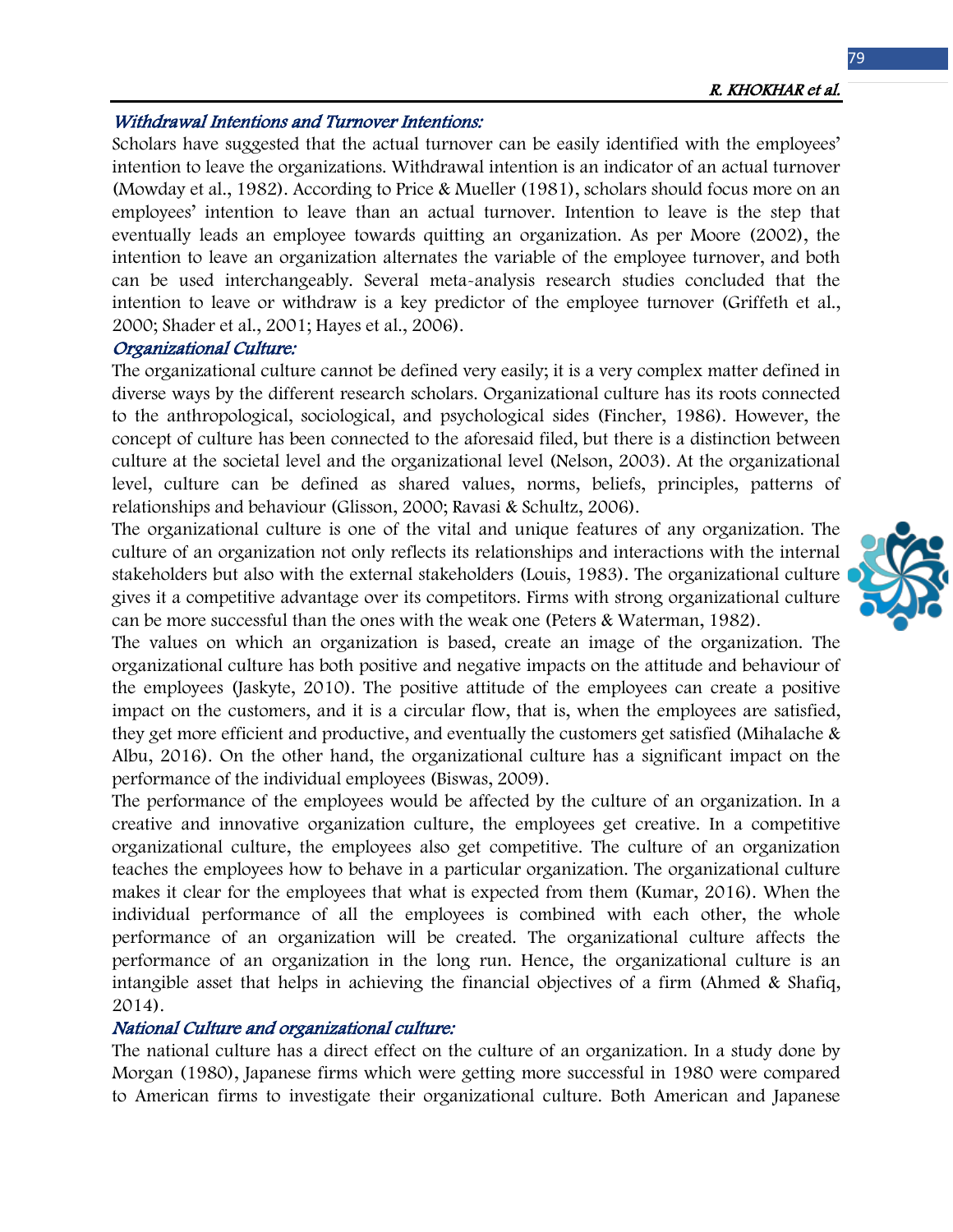#### Journal of Organizational Behavior Research Cilt / Vol.: 3, Sayı / Is.: 2, Yıl / Year: 2018, Sayfa / Pages: 76–91

organizational culture were influenced by their national culture. Japanese firms were getting more successful because their organizational culture was very similar to their national culture. Smith, Fischer, and Sale (2001), in their study, explained that the practices, policies, rules and regulations in an organization would be influenced by the national culture. The organizational culture can not be isolated from the national culture.

## Factors and Types of Organizational Culture:

As per Doina, Mirela and Constantin (2008), there have been numerous factors that have significant impacts on the formation of the organizational culture; some of the most important ones are group works, leadership styles followed in the organization, the environment of the organization, the founders and owners of the organizations, and the characteristics and structures of the organizations. All the above-mentioned factors directly or indirectly influence the organizational culture.

## Organizational Culture Relation to Employee Turnover:

The relationship between the organizational culture and the employees is very complex. Studies have revealed that one of the foremost reasons behinds the employees' intention to quit or look for any other opportunity is the culture of the organization (Dwivedi et al., 2013). Studies have also shown that the deviation in the employees' retention across the firms has been possibly associated with the organizational cultural values (Kerr & Slocum, 1987). According to Madaus, Zhao and Ruban (2008), the positive organizational culture has a direct impact on the employees' tenure in an organization. As per Deery, Iverson & Walsh (2002), the organizational culture is one of the features that is unavoidable and has a massive impact on the employees' retention and turnover. Studies have shown that the employees are more committed towards the organization because of the organizational culture; there is a significant impact on the employees' attitude and behaviour by the organizational culture which eventually affects the employees' intention to stay or leave (Saeed and Hassan, 2000). As per George (2009), the culture of an organization can create the employees' attachment and detachment towards the organization. The organizational culture is all about the shared values and beliefs, and when the employees do not feel themselves fit for these shared values, they will quit (McShane and Von-Glinow, 2006). These shared values would increase the employees' commitment and trust towards the organization (McShane and Von-Glinow, 2006). An assessment of the organizational culture can easily tell whether the culture of an organization desirable or undesirable; and the undesirable organizational culture leads to the employees' intention to leave and their turnover (Schein, 1990).

Culture has a significant influence on the behaviour of the employees. The supportive and employee orientated culture makes the employees satisfied with their job, get them feel motivated and committed in the organization, and they would more likely to stay than to leave. In the organizational culture, in which the leaders are positive and motivating, the employees feel more connected to the organization and are less willing to leave the organization (Eisenberger & Stinglhamber, 2011).

The organizational culture is a very unique and significant intangible feature of an organization that can, directly or indirectly affect the employees' behaviour and attitude. Most of the decisions made by of the employees highly depend on the organizational culture, because the employees try to follow what is shared and believed by the organization as a

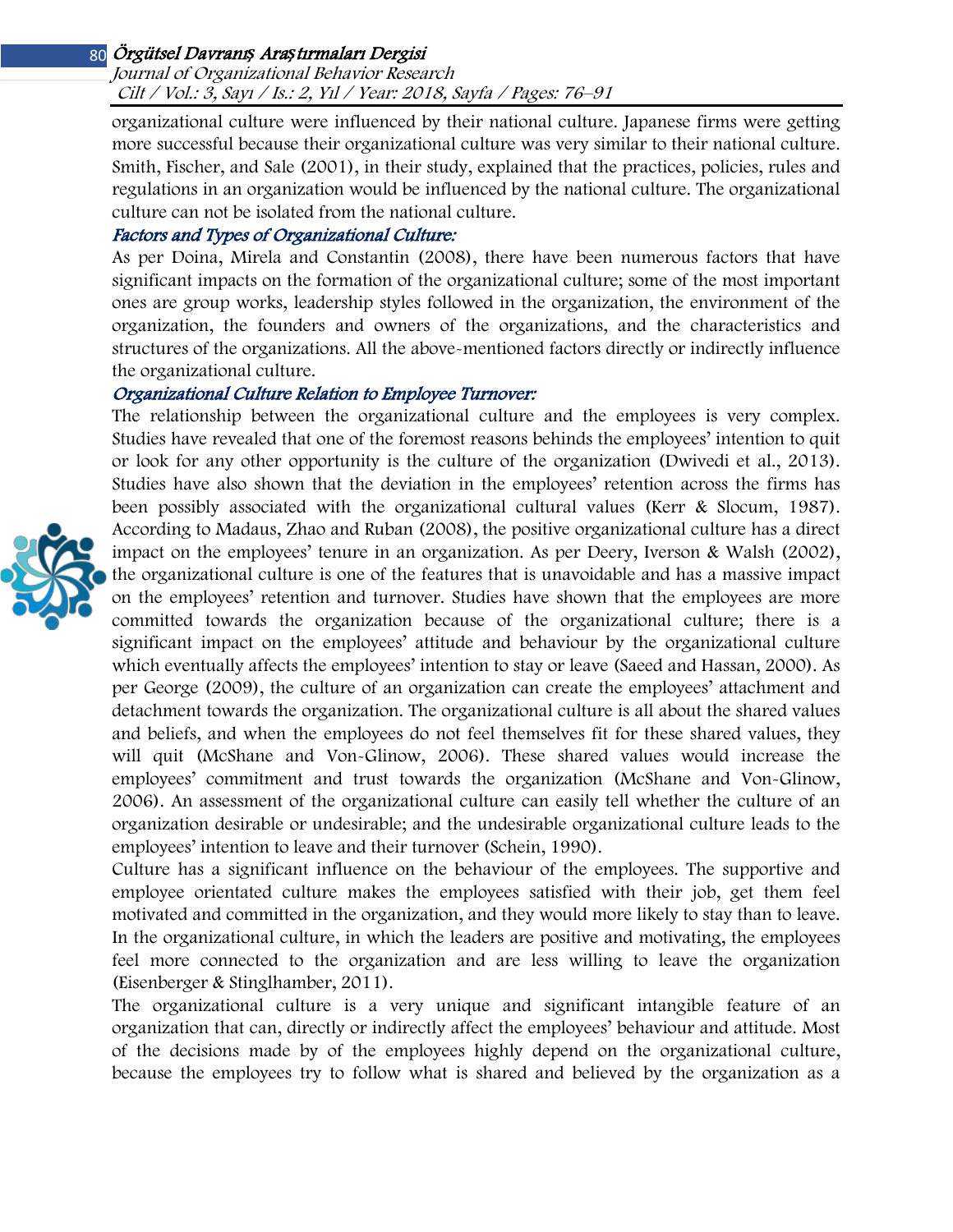whole, but when an employee finds it self-different either he tries to fit himself as per the culture, or, if he is not able to fit himself, he will eventually quit the organization.

# Research Gap:

The organizational culture is relatively a new topic, and not a lot of the studies have been done to find out the relationship between the organizational culture and the employee turnover. An impact or influence of the organizational culture and the employee retention has been checked along with other variables, but no research has been done to define the link between them. As per Kessler (2014), it has been very uncommon to find research studies done to find out the effect of the organizational culture and the employee turnover.

# Conceptual Framework and Hypothesis

This study took into account the impact of five factors of the organizational culture based on the dimensions provided by Zeitz, Johannesson, & Ritchie (1997) and Carmeli (2005), in their studies. Based on the studies done by Carmeli (2005) and Mobley, Horner, & Hollingsworth (1978), the employee turnover was measured by the given factors.





The following hypotheses were defined to test the relationship between the organizational culture and the employee turnover:

H-1: The organizational culture dimension has a significant impact on the employees' turnover.

H-2: The organizational culture dimension has no significant impact on the employees' turnover.

H-3: The organizational culture dimension is positively related to the employees' turnover.

H-4: The organizational culture dimension is negatively related to the employees' turnover.

Based on the variables and previous studies, the following regression model was developed for the initial testing.

 $Y = \alpha + \beta X + \epsilon$ Y= Employee Turnover X= Organizational Culture Dimension

# **METHODS**

The philosophical stance of this research was positivist, and the approach of this research was deductive. This was an explanatory research. The cross-sectional research was a mono-method i.e. quantitative in nature, and the numerical analysis was done.

This research was purely based on the primary data, and the data collection was done with the help of a structured and close-ended questionnaire based on five-point Likert scale, which has been developed for the study with the help of the factors and elements provided by Mobley et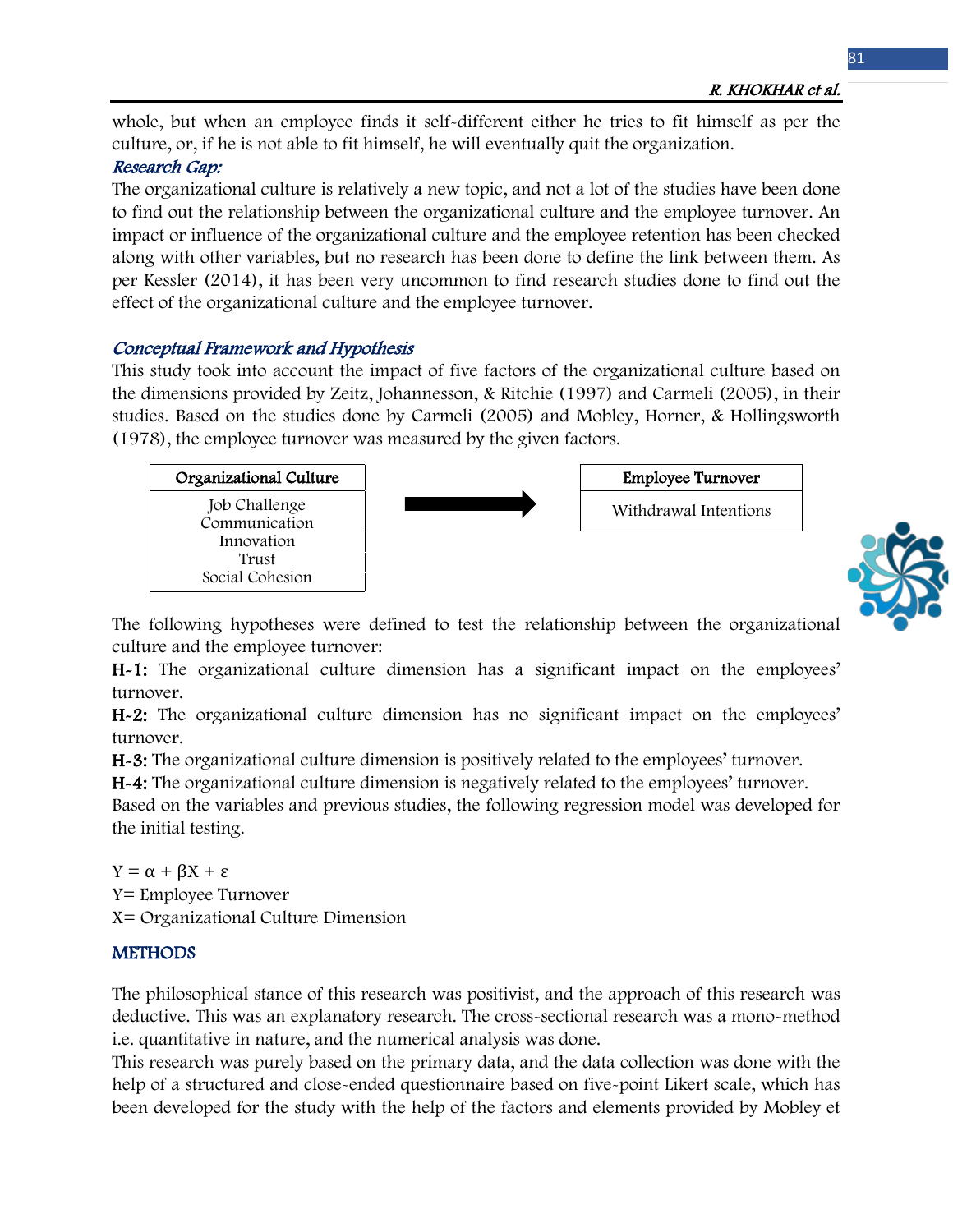Journal of Organizational Behavior Research Cilt / Vol.: 3, Sayı / Is.: 2, Yıl / Year: 2018, Sayfa / Pages: 76–91

al. (1978), Zeitz, et al. (1997), and Carmeli (2005). Hence, the reliability and validity of the scales were already tested. Moreover, the consistency and generalizability of the probe are ensured by matching the results with those of the analogous findings.

The target population consisted of the private sector employees, working on different levels and in different industries such as banking, energy, pharmaceuticals, education, and publishing, etc.

Non-probability convenience sampling method was used for collecting the data. As the size of the population was unknown, the lack of the resources sample size was limited to 300 respondents with the marginal error of  $\pm 5\%$ .

The major analytic techniques included Pearson Correlation and Regression Analysis.

#### DISCUSSION AND RESULTS

This section of the study covers the analysis of the data and results of the study. In this study, the initial model was tested based on the organizational culture dimension as a whole, in relation to the turnover of the employees. The hypotheses' results were revealed based on the initial model. Then, the factors of the organizational culture were tested individually against the turnover of the employees to see the impact of an individual factor. Based on the analysis of the two models above, a new model was suggested and tested.

In Table 1, the value of Pearson Correlation was  $r = -0.611$ . Pearson Correlation of the organizational culture dimension and the turnover showed a negative result which meant that there was a negative association between the organizational culture dimension and the turnover. The significance value which was also known as p-value was equal to .000 which indicated that correlation was significant for the organizational culture dimension and the turnover.

Table 2 shows that the Adjusted R square value was .36.6 that was 36.6%, which meant 37% variation in the employee turnover can be explained by the organizational culture dimension.

Table 3 reveals that the analysis of the variance, and ANOVA table highlights that the model was significant since the p-value was equal to .000 which was less than 0.05. This showed that the regression model was significant. It could be stated on the basis of ANOVA table that the regression model significantly predicted the turnover of the employees.

Table 4 shows the coefficient relation that the p-value < 0.05 that was .000, which meant that there was a significant impact of the organizational culture dimension on the turnover of the employees, and the coefficient (-1.103) was negative which meant that there was a negative impact of the organizational culture dimension on the turnover of the employees. Hence, the organizational culture dimension had a significant and inverse relationship with the turnover of the employees.

## H1: The organizational culture dimension has a significant impact on the employees' turnover.

The significance value that was p-value was less than 0.05 which showed that there was a significant impact of the organizational culture dimension on the turnover of the employees. Hence it could be stated that the hypothesis one was accepted because of  $p$ -value <0.05.

H<sub>2</sub>: The organizational culture dimension has no significant impact on the employees' turnover.

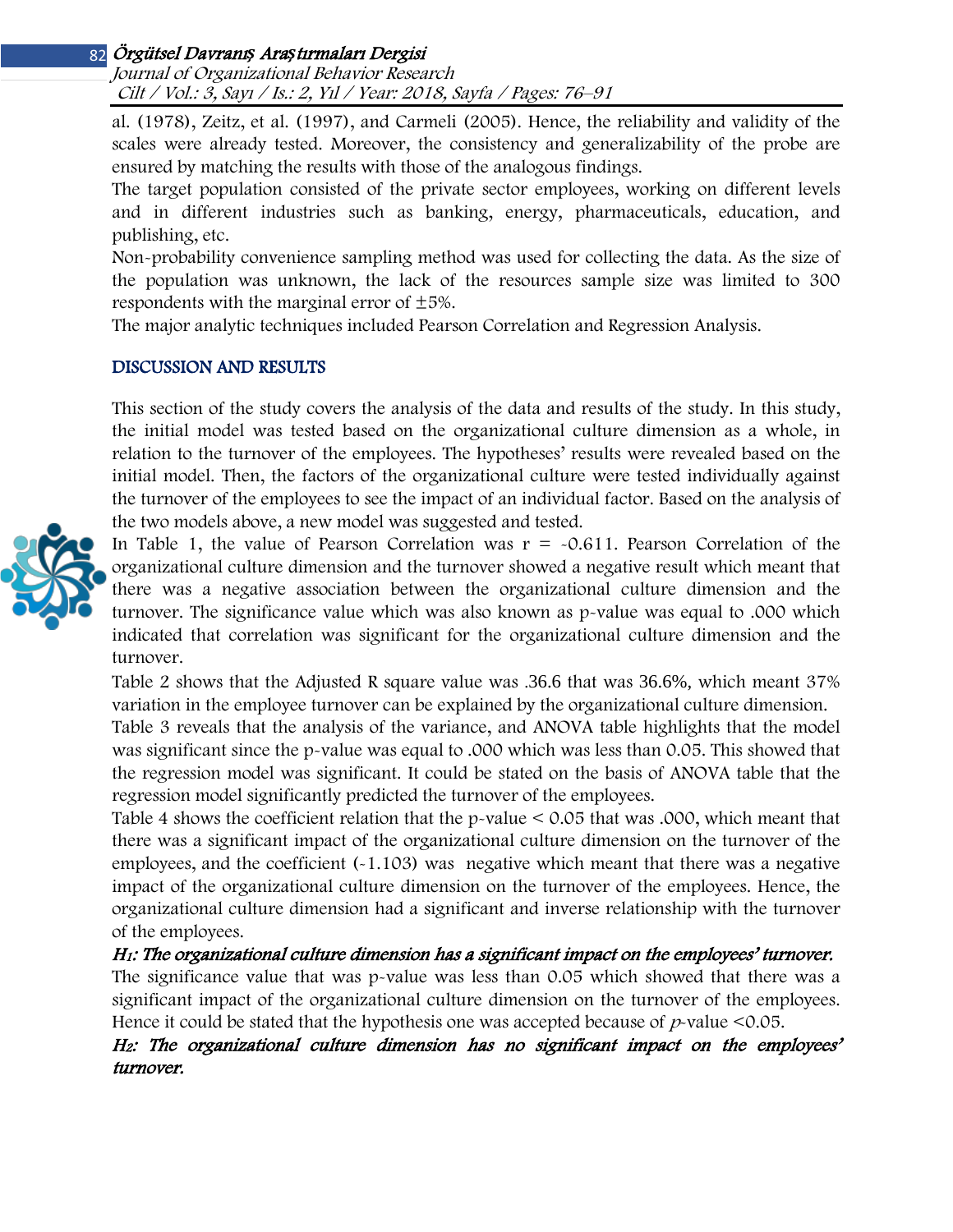R. KHOKHAR et al.

As  $p$ -value  $\leq$  0.05 which showed that there was a significant impact of the organizational culture dimension on the turnover of the employees, which meant that  $H_2$  was rejected, and there was a significant impact of the organizational culture dimension on the turnover.

<sup>H</sup>3: The organizational culture dimension is positively related to the employees' turnover.

On the basis of  $p$ -value  $\leq 0.05$ , H<sub>3</sub> was rejected as there was no positive relationship between the organizational culture dimension and the turnover of the employees.

H4: The organizational culture dimension was negatively related to the employees' turnover.

On the basis of  $p$ -value  $\leq 0.05$ , H<sub>4</sub> was accepted as the organizational culture dimension was negatively related to the turnover of the employees, and there was an inverse relationship between the organizational culture dimension and the turnover of the employees.

In Table 4, the regression equation was determined. The unstandardized coefficients (-1.103) indicated the variation in the turnover, that is, the employees' turnover was the outcome of the variation as an independent variable, i.e. the organizational culture was 6.617 which was constant.

# TO = 6.617 + (-1.103) \*OC + **ε**

In the next step after testing the organizational culture as a whole, was examining the individual dimensions which included the job challenge, communication, trust, innovation, and the social cohesion. These dimensions were treated as independent variables to see which factors had a more significant impact on the employee turnover.

The correlation analysis in Table 5 revealed that the dimension of the organizational culture was not highly correlated with the others. The dimensions were correlated with the dependent variables but not highly.



Table 6 shows that Adjusted R Square was .422, this showed 42% variation in turnover was represented by the organizational culture factors separately (Job Challenge, Communication, Trust, Innovation Social Cohesion).

The ANOVA Table 7 given below reflects that the model was significant since the p-value was equal to .000 which was less than 0.05. This showed that the regression model was significant. It could be stated on the basis of ANOVA table that the regression model significantly predicted the turnover of the employees.

Table 8 shows that the p-value for Trust and Social Cohesion was less than 0.05 that was .000 which meant these two variables were statistically significant. The p-Value for Job Challenge, Communication and Innovation was greater than 0.05 which meant these three variables were statistically insignificant. Then, the Social Cohesion and Trust were used as a factor of the organizational culture, and the rest of the insignificant elements were removed on the new model.

Table 9 which was the regression model's summary for the new model showed that the Adjusted R square value for the new model was .422 that was 42%, which meant that Adjusted R square has been increased in the new model by 6%. This meant that the new model was more significant. The ANOVA (Table 10) for the new model was significant. The coefficient for the new model (Table 11) showed that after the removal of the two factors, there was a minor change in the coefficient value, and the new value was 1.085.

The regression equation for new model was:  $TO = 6.490 + (-1.085)$  \*NewOC +  $\varepsilon$ .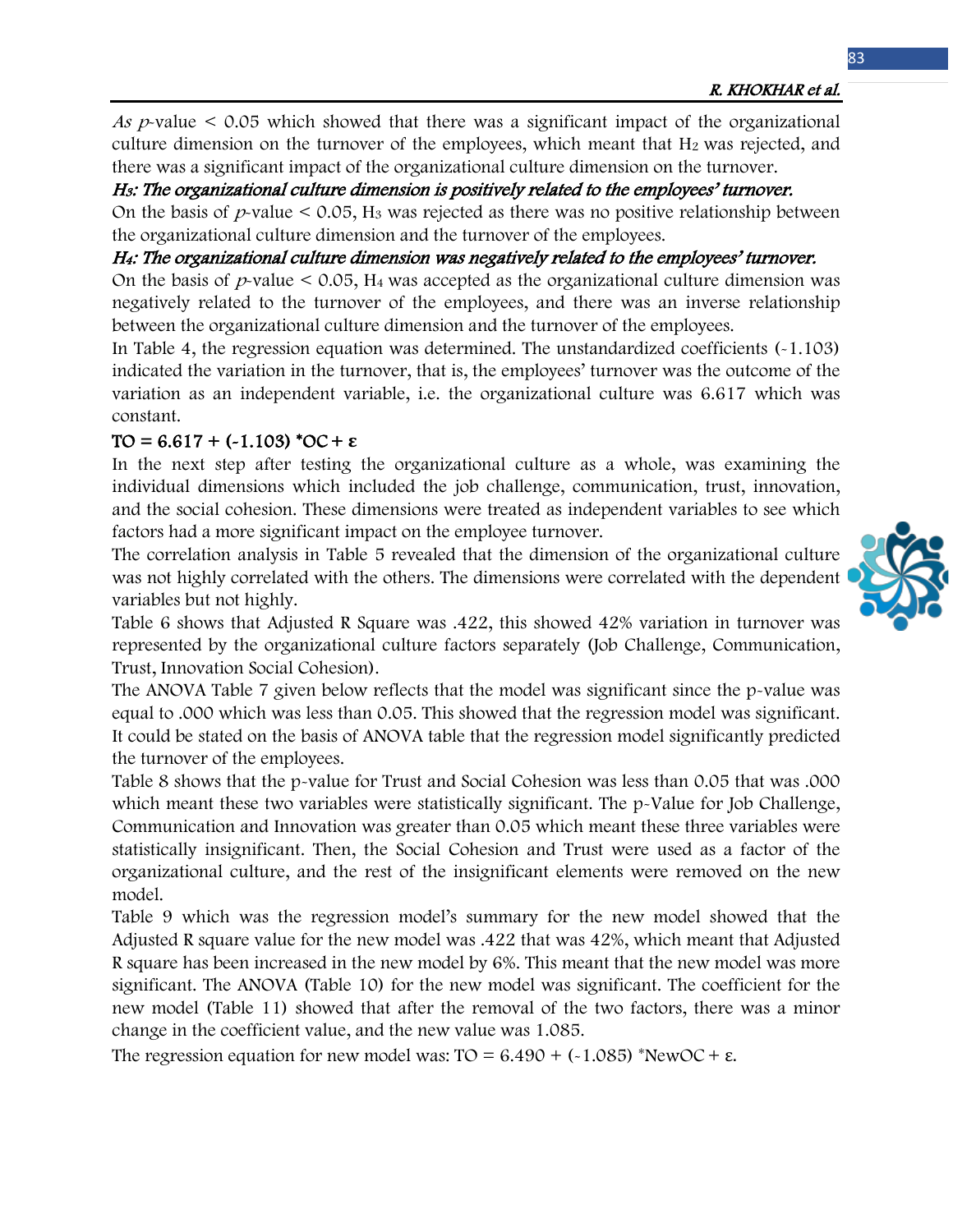#### Journal of Organizational Behavior Research Cilt / Vol.: 3, Sayı / Is.: 2, Yıl / Year: 2018, Sayfa / Pages: 76–91

Based on the above analysis, a new model was suggested which included Trust and Innovation as the dimensions of the organizational culture. As square has increased for the new model, the organizational culture could be better explained in relation to the turnover.

The research showed that the organizational culture is one of the major causes of the employee turnover, and it is one of the major reasons because of which an employee quits the job. This result was supported by Mowday et al., (1982); Dwivedi, Kaushik, & Luxmi (2013); Arokiasamy (2013); Al Mamun & Hasan, (2017); Lund (2003), Hwang, Lee, Park, Chang, & Kim (2014) Ghosh, Satyawadi, Prasad Joshi, & Shadman, (2013).

The study showed that organizational culture dimension was negatively related to the turnover of the employees, which meant that there was an inverse relationship between the organizational culture dimension and the employee turnover. Social Cohesion and Trust had a significant impact on the turnover, and these were more significant variables that explain the organizational culture dimension (Carmeli, 2005).

|           |                     | Organizational Culture |
|-----------|---------------------|------------------------|
| Turn Over | Pearson Correlation | $-.611$                |
|           | Sig. $(2$ -tailed)  | .000                   |
|           |                     |                        |
|           |                     |                        |

## Table 1: Correlation



## Table 2: Regression Model Summary

|       |         |          | .                 |                            |
|-------|---------|----------|-------------------|----------------------------|
| Model |         | k Square | Adjusted R Square | Std. Error of the Estimate |
|       | .611(a) |          | .366              |                            |

## Table 3: ANOVA

| Model |            |        |         |
|-------|------------|--------|---------|
|       | Regression | 48.923 | .000(a) |
|       | Residual   |        |         |
|       | Total      |        |         |

#### Table 4: Coefficients

| Model |            | Unstandardized Coefficients |            | Standardized Coefficients | m      | Sig. |
|-------|------------|-----------------------------|------------|---------------------------|--------|------|
|       |            |                             | Std. Error | Beta                      |        |      |
|       | (Constant) | 6.617                       | .578       |                           | 11.452 | .00C |
|       | ЭC         | $-1.103$                    | 158        | $-.611$                   | -6.995 | .000 |

## Table 5: Correlations Dimensions

|     |                     | Com  | Ino  | Tru  | <b>SC</b> | <b>TO</b> |  |  |  |
|-----|---------------------|------|------|------|-----------|-----------|--|--|--|
| IС  | Pearson Correlation | .344 | .641 | .324 | .141      | $-.302$   |  |  |  |
|     | Sig. $(2$ -tailed)  | .001 | .000 | .003 | .200      | .005      |  |  |  |
|     | N                   | 284  | 284  | 284  | 284       | 284       |  |  |  |
| Com | Pearson Correlation |      | .674 | .581 | .358      | $-.491$   |  |  |  |
|     | Sig. $(2$ -tailed)  |      | .000 | .000 | .001      | .000      |  |  |  |
|     | N                   |      | 284  | 284  | 284       | 284       |  |  |  |
| Ino | Pearson Correlation |      |      | .625 | .403      | $-.522$   |  |  |  |
|     | Sig. $(2$ -tailed)  |      |      | .000 | .000      | .000      |  |  |  |
|     | N                   |      |      | 284  | 284       | 284       |  |  |  |
| Tru | Pearson Correlation |      |      |      | .427      | $-.616$   |  |  |  |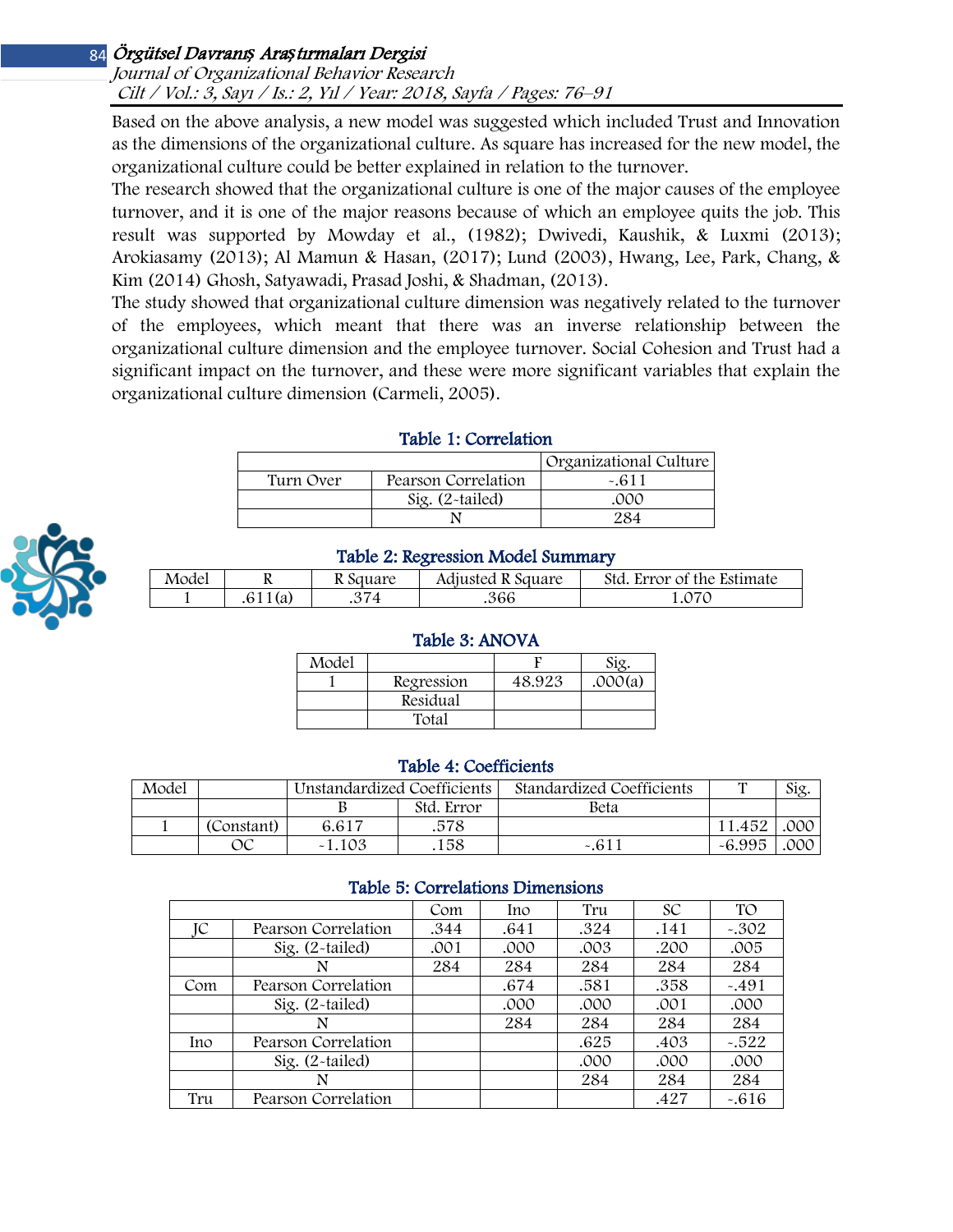|  | R. KHOKHAR et al. |  |
|--|-------------------|--|
|--|-------------------|--|

|    | $Sig. (2-tailed)$   |  | .000 | .000     |
|----|---------------------|--|------|----------|
|    |                     |  | 284  | 284      |
| SC | Pearson Correlation |  |      | $-0.468$ |
|    | Sig. $(2$ -tailed)  |  |      | .000     |
|    |                     |  |      | 284      |

Note: JC represents Job Challenge, Com represents Communication, Ino represents Innovation, Tru represents Trust, SC represents Social Cohesion and TO represents Turnover.

#### Table 6: Regression Model Summary

| Model | v       | R Square | Adjusted R Square | Std. Error of the Estimate |
|-------|---------|----------|-------------------|----------------------------|
|       | .676(a) | Ŧυ       | +∠∠               | ሰ22                        |

a Predictors: (Constant), SC JC, Com, Tru, Ino

Note: JC represents Job Challenge, Com represents Communication, Ino represents Innovation, Tru represents Trust, SC represents Social Cohesion and TO represents Turnover.

#### Table 7: ANOVA for Dimension

| Model |            |        | Sig     |
|-------|------------|--------|---------|
|       | Regression | 13.116 | .000(a) |
|       | Residual   |        |         |
|       | Total      |        |         |

a Predictors: (Constant), SC JC, Com, Tru, Ino

b Dependent Variable: TO

Note: JC represents Job Challenge, Com represents Communication, Ino represents Innovation, Tru represents Trust, SC represents Social Cohesion and TO represents Turnover.

| Model |            | <b>Unstandardized Coefficients</b> |            | Standardized Coefficients | T             | Sig. |
|-------|------------|------------------------------------|------------|---------------------------|---------------|------|
|       |            | В                                  | Std. Error | Beta                      |               |      |
|       | (Constant) | 6.897                              | .674       |                           | 10.233 .000   |      |
|       | JC         | $-.089$                            | .179       | $-.055$                   | $-498$        | .620 |
|       | Com        | $-.145$                            | .149       | $-.115$                   | $-971$        | .335 |
|       | Ino        | $-.100$                            | .198       | $-.077$                   | $-.504$       | .615 |
|       | Tru        | $-0.540$                           | .159       | $-.388$                   | $-3.396$ .001 |      |
|       | SC         | $-.322$                            | .138       | $-.222$                   | $-2.333$ .022 |      |

#### Table 8: Coefficients for Dimension

a Dependent Variable: TO

Note: JC represents Job Challenge, Com represents Communication, Ino represents Innovation, Tru represents Trust, SC represents Social Cohesion and TO represents Turnover.

#### Table 9: Regression Model Summary for New Model

| Model | 17      | R Square | Adjusted R Square | Std. Error of the Estimate |
|-------|---------|----------|-------------------|----------------------------|
|       | .655(a) | 429      | つつ<br>422         | 1.022                      |

a Predictors: (Constant), New OC

Note: NewOC represents New Organizational Culture Dimension.

| Model |            | Sum of Squares | Df  | Mean Square |        | Sig.    |  |  |  |
|-------|------------|----------------|-----|-------------|--------|---------|--|--|--|
|       | Regression | 64.288         |     | 64.288      | 61.508 | .000(a) |  |  |  |
|       | Residual   | 85.707         | 282 | 1.045       |        |         |  |  |  |
|       | Total      | 149.995        | 283 |             |        |         |  |  |  |

### Table 10: ANOVA for New Model

a Predictors: (Constant), New OC

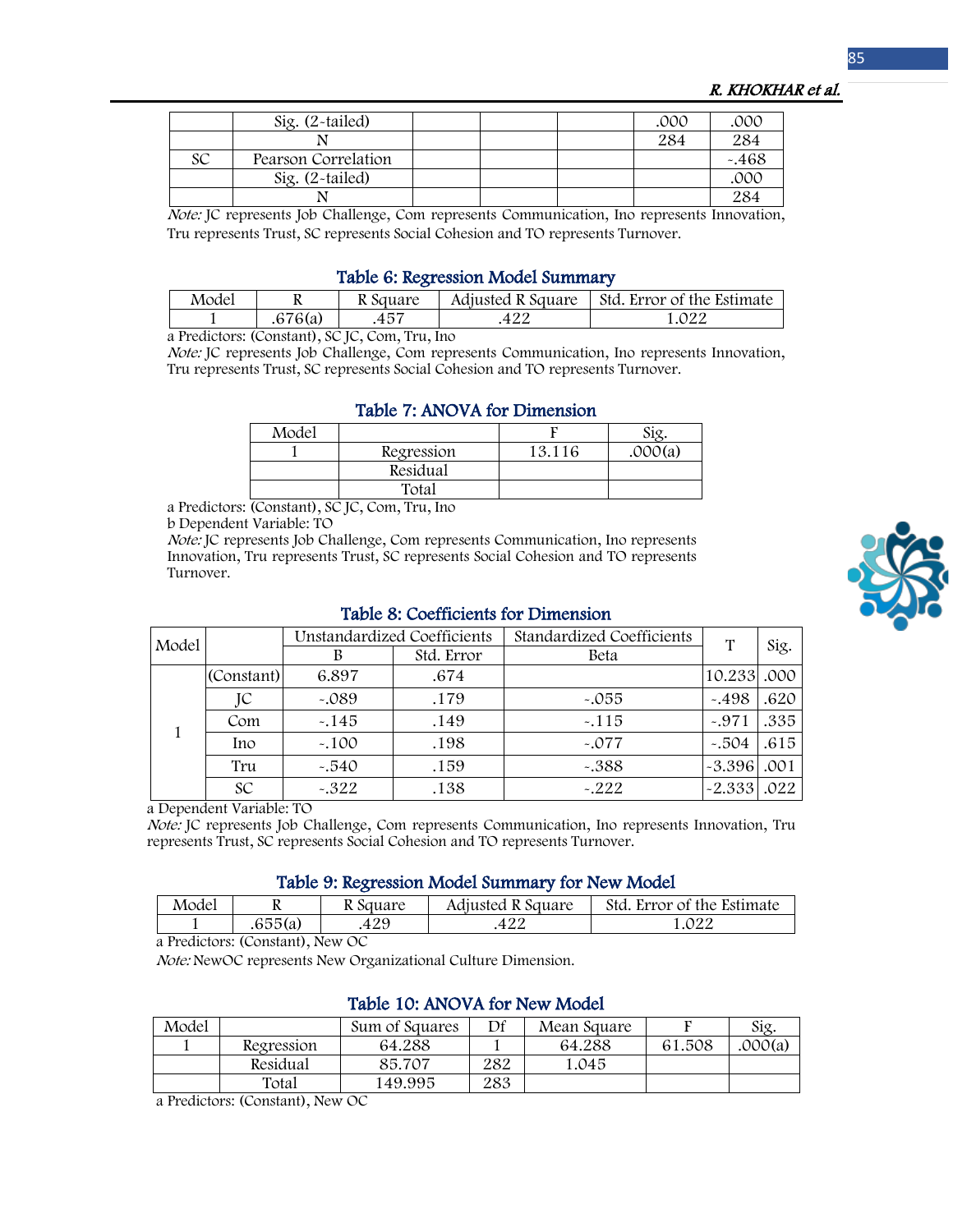Journal of Organizational Behavior Research Cilt / Vol.: 3, Sayı / Is.: 2, Yıl / Year: 2018, Sayfa / Pages: 76–91

b Dependent Variable: TO

Note: NewOC represents New Organizational Culture Dimension and TO represents Turnover of employees.

| Model |            | Unstandardized Coefficients Standardized Coefficients |            |        | $\mathbf{H}$ | Sig. |
|-------|------------|-------------------------------------------------------|------------|--------|--------------|------|
|       |            |                                                       | Std. Error | Beta   |              |      |
|       | (Constant) | 6.490                                                 | .501       |        | 12.952 .000  |      |
|       | New OC     | $-1.085$                                              | 138        | $-655$ | $-7.843$     | .000 |

#### Table 11: Coefficients for New Model

a Dependent Variable: TO

Note: NewOC represents Organizational Culture Dimension and TO represents Turnover of employees.

#### **CONCLUSION**

The employee turnover has been one of the major issues faced by any organization. There have been certain factors that affect the employee turnover, and the organizational culture is one of them. The organizational culture is one of the major determinants of the employee turnover. It has been one of the major factors which can increase or decrease the employees' turnover and retention. The aim of the study was to empirically check the relationship between the organizational culture and the employee turnover.

For conducting this quantitative research, the primary data was collected from 284 respondents in Karachi, Pakistan, with the help of a close-ended and structured questionnaire which was designed on the basis of the previous studies. The data was analyzed with the help of the regression to determine the significance of the relationship between the organizational culture and the employee retention.

The data analysis showed the significant impact of the organizational culture on the employees' retention. It was also proved that there was an inverse relationship between the variables. After the initial analysis, the dimensions/factors of the organizational culture including Job Challenge, Communication, Trust, Innovation and Social Cohesion were tested separately to see the impact of an individual factor. The results showed that Job Challenge, Communication, and Innovation were insignificant; whereas, Trust and Social Cohesion had a significant impact on the employee's turnover. Based on the results, the new model was suggested and tested which included only Trust and Social Cohesion as the factors of the organizational culture. R square for the new model was improved which meant it reflected the better variation of the organizational culture on the employee turnover.

Hence, from the results, it could be concluded that the organizational culture had a significant and negative impact on the employee turnover. The employee turnover can be significantly decreased, and the employee retention can be increased if an organization focuses on its culture. Trust and Social Cohesion are the major factors of the organizational culture dimension.

Due to the limitations, the only internal factors affecting the organization culture were studied, in the future, the external factors can be added to the study to make it more robust.

As this study was generalized, no specific industry or sector was focused; in the future, this study can be conducted on a specific industry or sector to find the effects of the organizational culture on the employee turnover which can be related to that industry or sector only. The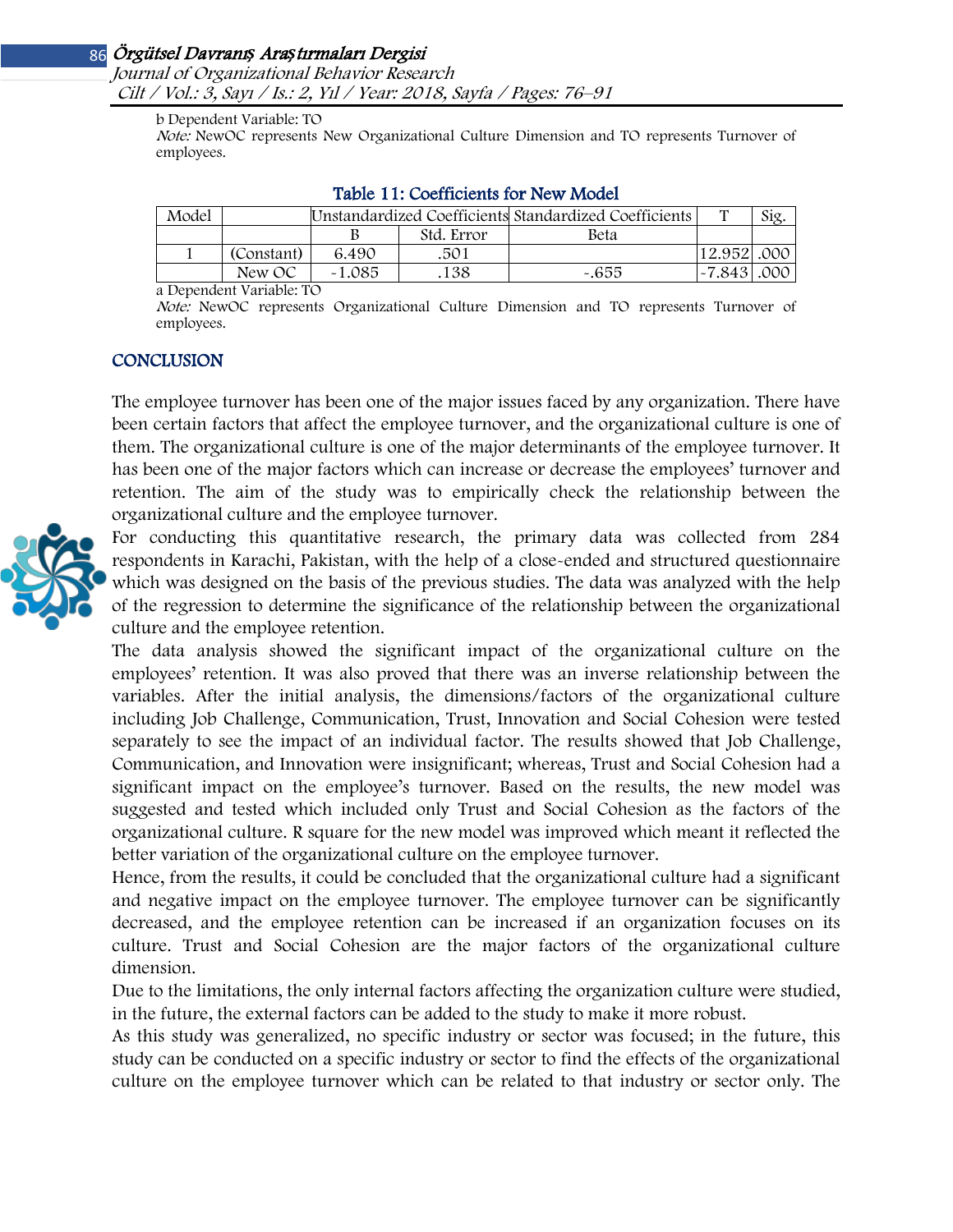same study can be conducted in different industries or sectors, and the variations can be analyzed.

This study was conducted in Karachi, Pakistan; in the future, this study can be carried out in different parts of the country. The same study can be conducted in different countries to see the variations of the effects, and the comparison of result can be done.

The study can be conducted by local and multinational companies operating in Pakistan to see how the organizational culture has different effects on the turnover in the local and multinational companies.

The limited factors of the organizational culture and the employee turnover were included in the study; however, in the future, more factors can be added to the organizational culture and the employee turnover to increase the significance of the study.

In the future, studies can be done on the perception of the directors and chief executive officers (CEOs) regarding the organizational culture and the employee turnover as they are the policymakers of the organization. This can represent what they think as an employer and this can give the other sides of the picture. And, the comparison between the employees and employers' perspectives can be done.

This study has provided the basis for the design strategies to reduce the turnover of the employees, as the study indicated that the organizational culture had a significant and inverse impact on the turnover of the employees. Policies can be designed and implemented on the basis of the study to retain the employees. As per the results of the study, Social Cohesion and Trust have been the most important factors for retaining employees. The focus should be given to these factors, so that the turnover rate of an organization can be reduced, and the employees can be retained.



## **REFERENCES**

- Ahmed, M., & Shafiq, S. (2014). The impact of organizational culture on organizational performance: a case study on telecom sector. Global Journal of Management and Business Research, 14(3), 21-29.
- Al Mamun, C. A., & Hasan, M. N. (2017). Factors affecting employee turnover and sound retention strategies in business organization: a conceptual view. Problems and Perspectives in Management, 15, 1, 63-71.
- Arokiasamy, A. R. A. (2013). A qualitative study on causes and effects of employee turnover in the private sector in Malaysia. Middle-East Journal of Scientific Research, 16(11), 1532-1541.
- Barney, J. (2004). Introduction: William Ouchi's "theory z": how American business can meet the Japanese challenge. The Academy of Management Executive (1993-2005), 18(4), 106-107.
- Barney, J. B. (1996). "Organizational culture: can it be a source of sustained competitive advantage?". Academy of Management Review, 11, 656-665.
- Biswas, S. (2009). Organizational culture & transformational leadership as predictors of employee performance. Indian Journal of Industrial Relations, 44(4), 611-627.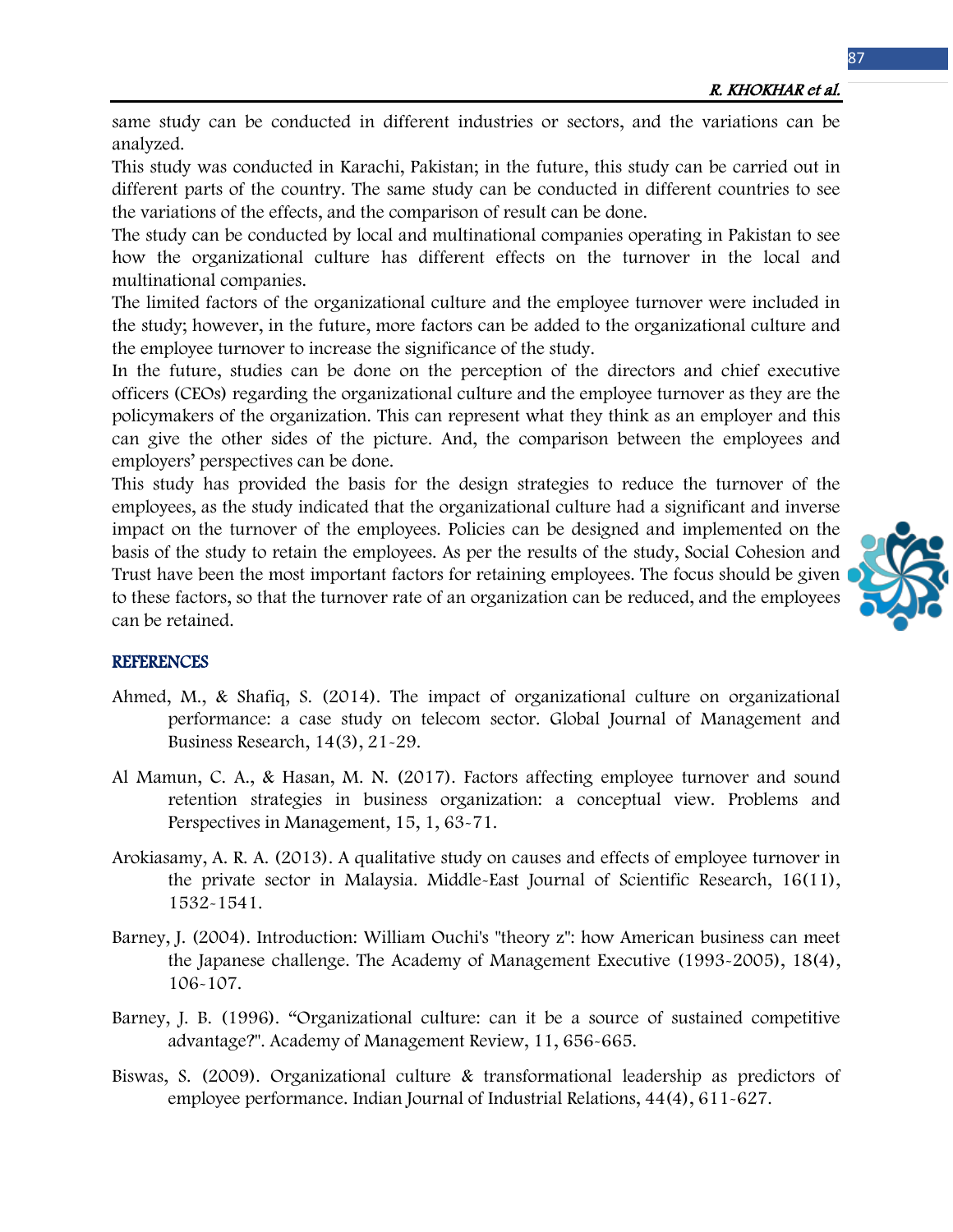Journal of Organizational Behavior Research Cilt / Vol.: 3, Sayı / Is.: 2, Yıl / Year: 2018, Sayfa / Pages: 76–91

- Cardy, R., & Lengnick-Hall, M. (2011). Will they stay or will they go? exploring a customeroriented approach to employee retention. Journal of Business and Psychology, 26(2), 213-217.
- Carmeli, A. (2005). The relationship between organizational culture and withdrawal intentions and behavior. International Journal of Manpower, 26(2), 177-195.
- Caseio, W. F. (1995). Managing human resources: Productivity, quality of work life, profits. New York: McGraw-Hill.
- Cohen-Charash, Y., & Spector, P., E. (2001). The role of justice in organizations: a metaanalysis. Organizational Behavior and Human Decision Processes, 86(2), 278–321.
- Cooper, C., & Ingram, S. (2004). Retention of police officers: a study of resignations and transfers in ten forces (No. 86). Research, Development and Statistics Directorate, Home Office.
- Deery, S., Iverson, R., & Walsh, J. (2002). Work relationships in telephone call centres: Understanding emotional exhaustion and employee withdrawal. Journal of Management Studies, 39(4), 471-496.
- Doina, R., Mirela, S., & Constantin, R. (2008). The organizational culture and the factors of its formation. Academic Journal, 17(4), 559-562.
- Drew, Jacqueline, Sally A. Carless, and Briony M. Thompson. (2008). Predicting turnover of police officers using the sixteen personality factor questionnaire. Journal of Criminal Justice, 36(4), 326–331.
- Dwivedi, S., Kaushik, S., & Luxmi. (2013). Impact of Organizational Culture on Turnover Intentions in BPO Sector in India. Indian Journal of Industrial Relations, 48(4), 679- 691.
- Eisenberger, R., & Stinglhamber, F. (2011). Perceived organizational support: Fostering enthusiastic and productive employees. American Psychological Association.
- Fincher, C. (1986). AIR between Forums: What Is Organizational Culture? Research in Higher Education, 24(3), 325-328.
- George, Jennifer. 2009. Understanding and managing organizational behavior. India: Pearson Education India. pp. 95.
- Ghosh, P., Satyawadi, R., Prasad Joshi, J., & Shadman, M. (2013). Who stays with you? Factors predicting employees' intention to stay. International Journal of Organizational Analysis, 21(3), 288-312.
- Glisson, C. (2000). Organizational climate and culture. In R. J. Patti (Ed.), The Handbook.
- Griffeth, R., Hom, P., & Gaertner, S. (2000). A meta-analysis of antecedents and correlates of employee turnover: Update, moderator tests, and research implications for the next millennium. Journal of Management, 26(3), 463-88.

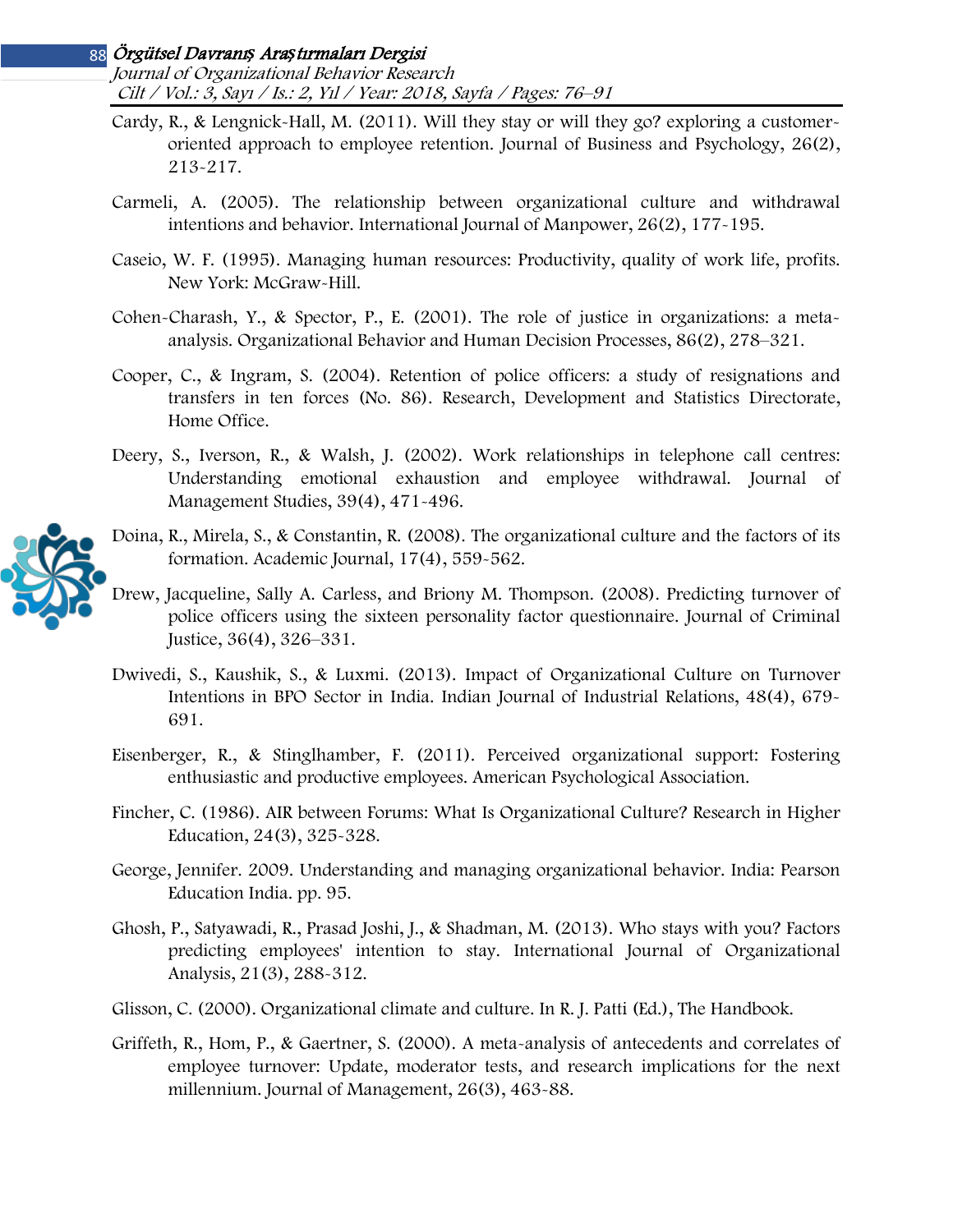- Hayes, L., O'Brien-Pallas, L., Duffield, C., Shamian, J., Buchan, J., Hughes, F., Spence Laschinger, H., North, N., & Stone, P. (2006). Nurse turnover: A literature review. International Journal of Nursing Studies, 43(2), 237-63.
- Hollenbeck, J. R., & Williams, C. R. (1986). Turnover functionality versus turnover frequency: A note on work attitudes and organizational effectiveness. Journal of Applied Psychology, 71(4), 606-611.
- Hur, Y. (2013). Turnover, voluntary turnover, and organizational performance: evidence from municipal police departments. Public Administration Quarterly, 37(1), 3-35. Retrieved from http://www.jstor.org/stable/24371987.
- Hwang, J., Lee, J. J., Park, S., Chang, H., & Kim, S. S. (2014). The impact of occupational stress on employee's turnover intention in the luxury hotel segment. International Journal of Hospitality & Tourism Administration, 15(1), 60-77.
- Jaskyte, K. (2010). An exploratory examination of correlates of organizational culture. Administration in Social Work, 34(5), 423-441.
- Kerr, J. L., & Slocum, J. W. Jr. (1987). Managing corporate culture through reward systems. Academy of Management Executive, 1, 99-107.
- Kessler, L. L. (2014). The effect of organizational culture on it employees' turnover intention in Israel. The Annals of the University of Oradea, 10-17.
- Kim, S. Tam, L., Kim, J., & Rhee, Y. (2017). Determinants of employee turnover intention: Understanding the roles of organizational justice, supervisory justice, authoritarian organizational culture and organization-employee relationship quality. Corporate Communications: An International Journal, 22 (3), 308-328,
- Kumar, A. (2016). Redefined and Importance of organizational culture. Global Journal of Management and Business Research: Administration and Management, 16(4). pp.45- 52.
- Kumar, R., & Arora, R. (2012). Determinants of talent retention in bpo industry. Indian Journal of Industrial Relations, 48(2), 259-273.
- Kwon, K., & Rupp, D. E. (2013). High performer turnover and firm performance: The moderating role of human capital investment and firm reputation. Journal of Organizational Behavior, 34(1), 129-150.
- Kwon, K., Bae, J., & Lawler, J. (2010). High Commitment HR Practices and Top Performers: Impacts on Organizational Commitment. MIR: Management International Review, 50(1), 57-80.
- Lee, T.W. & Mitchell, T.R. (1994). An alternative approach: the unfolding model of voluntary employee turnover. The Academy of Management Review, 19(1), 51-89.
- Louis, M. (1983) Culture: Yes. Organization: No. Paper Presented at the annual meeting of the Academy of Management, Dallas.

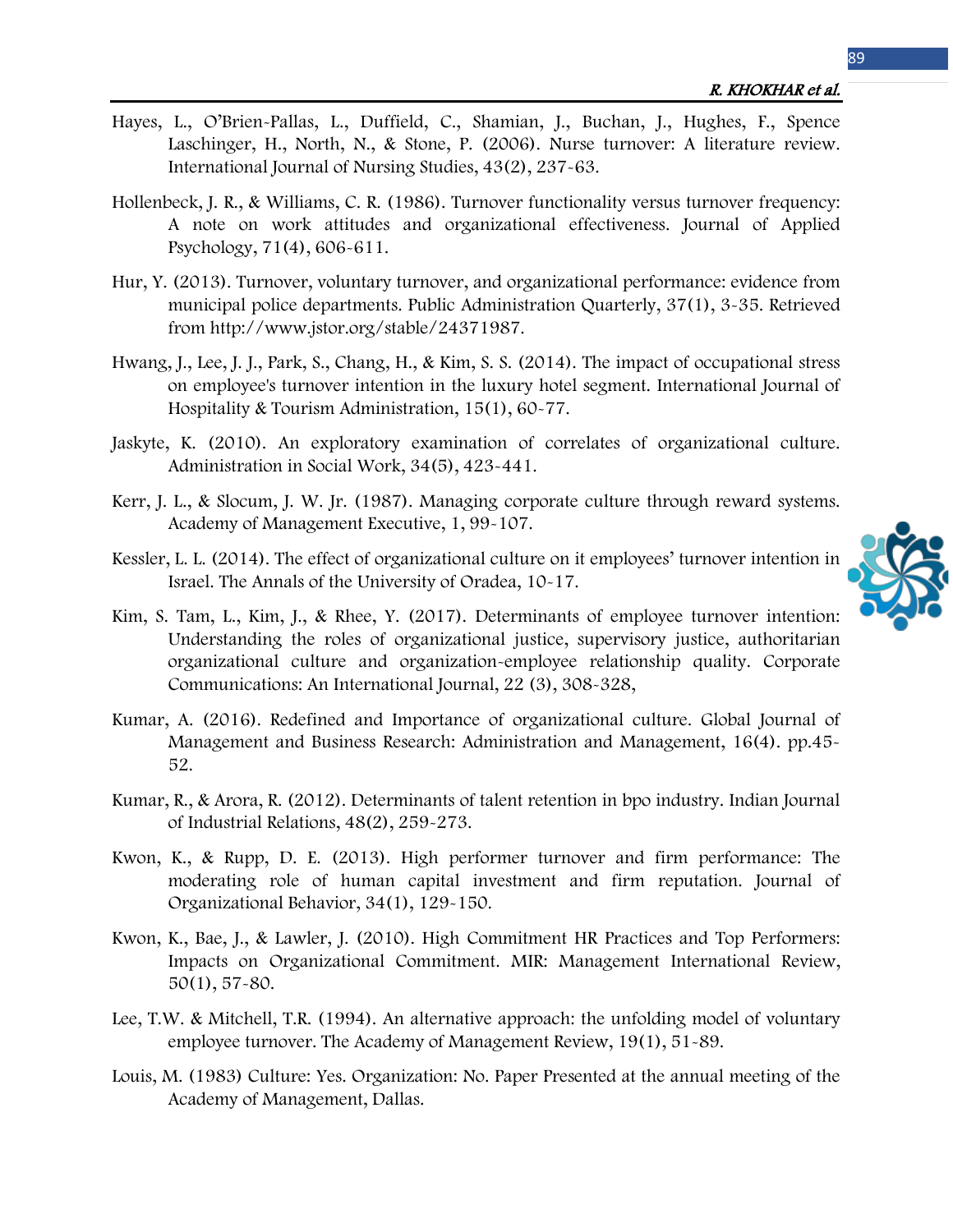Journal of Organizational Behavior Research Cilt / Vol.: 3, Sayı / Is.: 2, Yıl / Year: 2018, Sayfa / Pages: 76–91

- Lucas, J. W. (1999). Behavioral and emotional outcomes of leadership in task groups. Social Forces, 78(2), 747.
- Lund, B. D. (2003). Organizational culture and job satisfaction. Journal of Business & Industrial Marketing, 18(3), 219–236.
- Lynch, J. E., and Tuckey, M. (2004). Understanding voluntary turnover: an examination of resignations in Australasian police organizations. Payneham, Australia: Australasian Centre for Policing Research, Report 143.1.
- Madaus, J., Zhao, J. and Ruban, L. (2008). Employment satisfaction of university graduates with learning disabilities. Remedial and Special Education, 29(6), 323-332.
- Meyer, John, Topolnytsky, Laryssa, Krajewski, Henryk & Gellantly, Ian (2003), Best Practices: Employee Retention, Toronto: Tomson- Carswell.
- Mihalache R. & Albu R. (2016). Organizational culture: A factor of potential positive influence on the collectivities of any organization. Bulletin of the Transilvania University of Brasov, 9, 149-156
- Mobley, W. H. (1982). Some unanswered questions in turnover and withdrawal research. Academy of Management Review, 7(1), 111-116.
- Mobley, W. H., Horner, S. O., & Hollingsworth, A. T. (1978). An evaluation of precursors of hospital employee turnover. Journal of Applied psychology, 63(4), 408.
- Moore, K. (2002). Hospital restructuring: Impact on nurses mediated by social support and a perception of challenge. Journal of Health and Human Services Administration, 23(4), 490-517.
- Morgan, G. (1980), 'Paradigms, metaphors and puzzle solving in organizational theory', Administrative Science Quarterly, 25, 605-622.
- Mowday, Richard T., Lyman W. Porter, and Richard M. Steers. "Employee-organization linkage." The psychology of commitment absenteism, and turn over\_ Academic Press Inc. London (1982).
- Nelson, C. (2003). Organizational culture: concept and performance cautions. Public Performance & Management Review, 27(1), 105-111.
- Orrick, W., D., (2002). Calculating the Cost of Police Turnover, Police Chief, 69(10), 100-103.
- Peters, T. J., & Waterman, R. H. (1982). In search of excellence: Lessons from America's bestrun companies. New York: Warner.
- Price, J., & Mueller, C. (1981). A causal model of turnover for nurses. Academy of Management Journal, 24(3), 543-65.
- Rafique, T. Khan, N.A. Rahman, H.Abbas, A. Saeed, T. Effect of Innovation in Relationship between Interorganizational Learning and Performance of Construction Industry. Journal of Organizational Behavior Research. 3(1). 2018, Pages: 247-267.